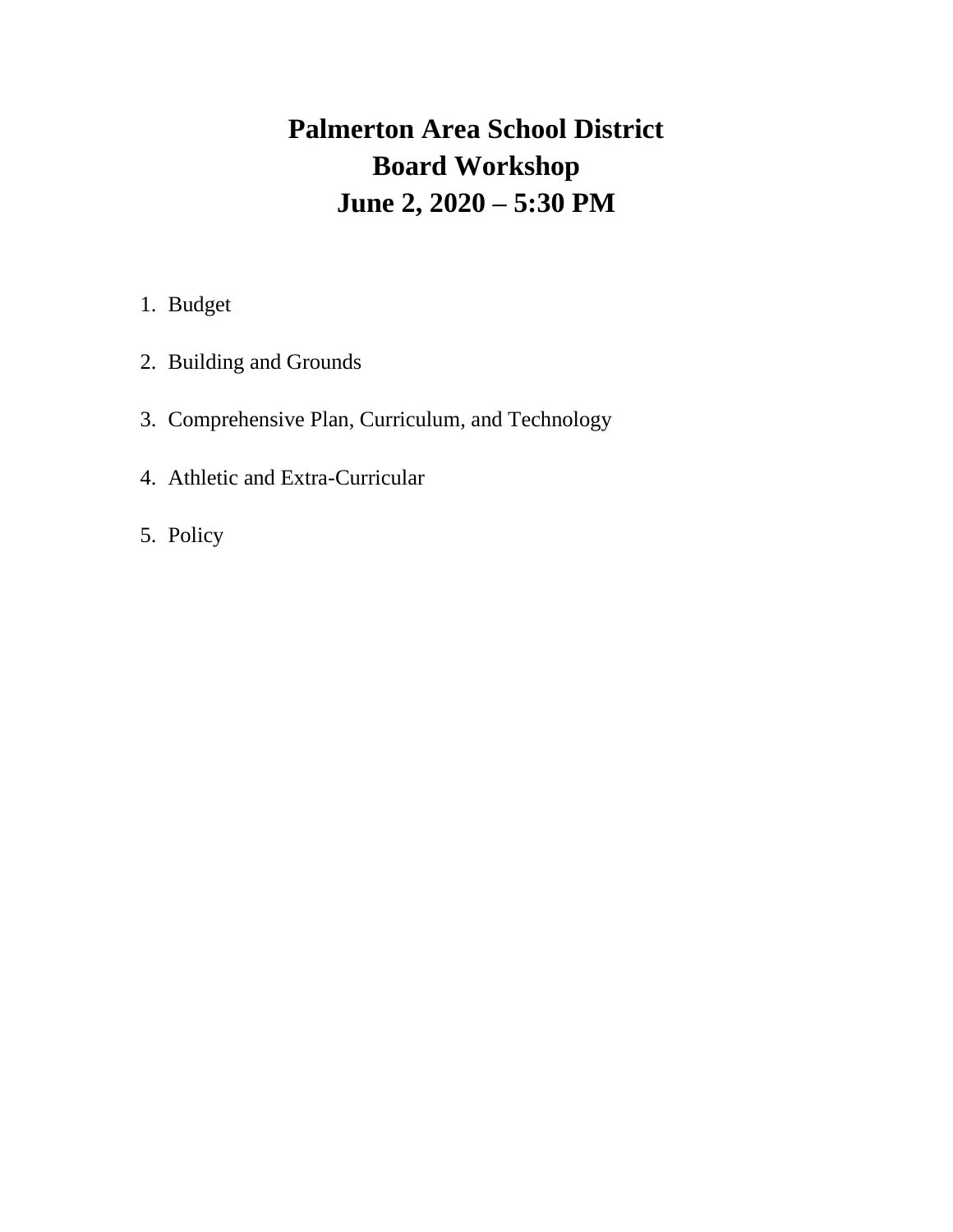#### **PALMERTON AREA SCHOOL DISTRICT MEETING OF THE BOARD OF SCHOOL DIRECTORS Tuesday, June 2, 2020 Via Zoom**

## **1. CALL TO ORDER: PLEDGE OF ALLEGIANCE**

## **2. ROLL CALL:**

| Ms. Baumgardt | Ms. Fallow  | Ms. Haas    | <b>Ms. Larvey</b> | Mr. Mazepa     | Mr. Paules    |
|---------------|-------------|-------------|-------------------|----------------|---------------|
| Ms. Recker    | Mr. Scherer | Ms. Zellers | Mr. Kish          | Att. Lochinger | Dr. Lonoconus |

# **3. SUPERINTENDENT'S REPORT:**

# **4. PUBLIC PARTICIPATION: (POLICY #903)**

There shall be time available for public participation at the beginning and end of each board meeting. The beginning session is open for agenda items only and the ending session is open for any agenda times or issues relating to school district policies and operations; Informal requests shall be afforded five (5) minutes for presentation. Should the speaker find the five (5) minute time allotment to be insufficient for his/her presentation, a more detailed written presentation shall be an option. Please note that public interruption of the meeting will detract from the Meeting

## **5. PERSONNEL:**

A. Motion for the Board of Directors to approve Michelle Gordon as Building Secretary at Parkside Elementary, effective June 8, 2020. Motion by: \_\_\_\_\_\_\_ Seconded by: \_\_\_\_\_\_\_\_\_\_\_\_\_\_\_

Vote: Yes\_\_\_\_\_\_\_ No \_\_\_\_\_\_ Absent\_\_\_\_\_\_\_ Abstentions \_\_\_\_\_\_\_\_\_

B. Motion for the Board of Directors to approve the resignation of Janine Snyder, cafeteria worker, effective June 5, 2020.

Motion by: Seconded by: Vote: Yes\_\_\_\_\_\_\_ No \_\_\_\_\_\_\_ Absent\_\_\_\_\_\_\_\_ Abstentions \_\_\_\_\_\_\_\_\_

C. Motion for the Board of Directors to approve the resignation of Frank Cross, parttime custodian, effective June 2, 2020. Motion by: Seconded by:

Vote: Yes\_\_\_\_\_\_\_ No \_\_\_\_\_\_ Absent\_\_\_\_\_\_\_\_ Abstentions \_\_\_\_\_\_\_\_\_

D. Motion for the Board of Directors to approve the Memorandum of Understanding between the Palmerton Area School District and the Palmerton Area Education Support Professionals regarding Summer Meal Service.

Motion by: \_\_\_\_\_\_\_ Seconded by: \_\_\_\_\_\_\_\_\_\_\_\_\_\_\_ Vote: Yes\_\_\_\_\_\_\_ No \_\_\_\_\_\_ Absent\_\_\_\_\_\_\_ Abstentions \_\_\_\_\_\_\_\_\_\_

**6. OTHER:**